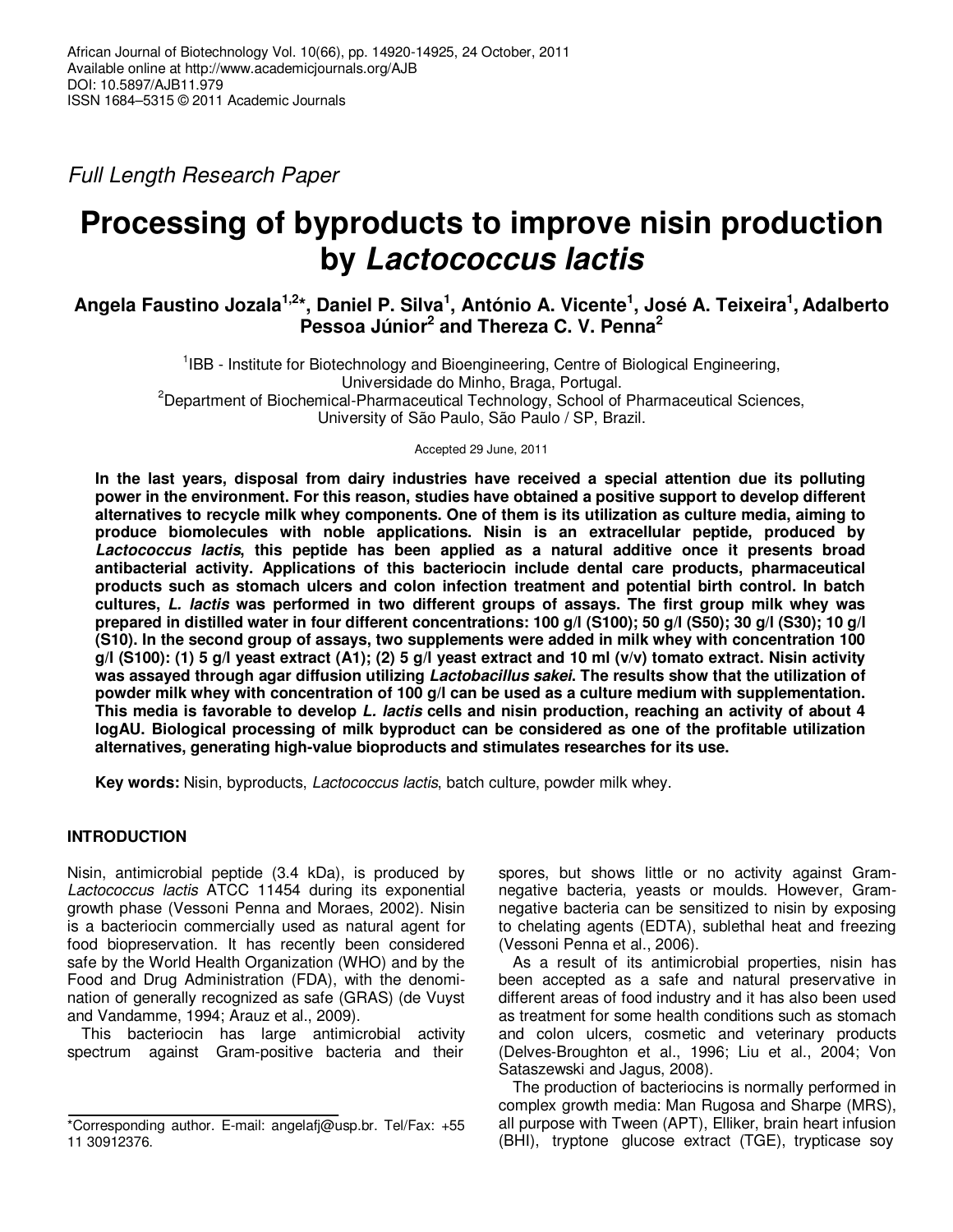broth (TSB) and trypticase soy broth yeast extract (TSBYE). Although these media promote exuberant growths and have relatively high bacteriocin levels, they have high cost that makes them unsuitable for a largescale production (Guerra et al., 2001). Furthermore, some medium components (for example, large amounts of proteins, which are not totally consumed by the producer strains at fermentation end) may interfere with the subsequent bacteriocin purification (Barefoot and Klaenhammer, 1984).

Although the titers of bacteriocin were lower than those obtained on MRS broth, Guerra et al. (2001) demonstrated the feasibility of the production of nisin and pediocin in an effluent of low cost. The kinetic characterization of both nisin and pediocin production helps to clarify the different effects produced by the nutrient sources (lactose, glycine and potassium phosphate bibasic) used in their work. In addition, the models developed allowed a good construction of the experimental data and identified the key variables in the production of both nisin and pediocin.

Nowadays, whey is a major byproduct of modern cheese and casein industries. On average across the world, volumes of whey are growing at about the same rate as milk volumes (42% per year; FAO, 2006). This increased quantity of milk is being channeled into the production of larger volumes of cheese, casein/caseinate and other dairy products, resulting in concomitant increases in the whey volume (Smithers, 2008).

Milk whey is a byproduct of dairy industry and contains rich nutrients as lactose, soluble proteins and minerals salts. Unfortunately, whey and its associated nutritional qualities have traditionally been treated as waste and represent an important disposal and pollution issue because of its high biological and biochemical oxygen demand (Liu et al., 2004). Consequently, it is interesting to use this byproduct as fermentation medium for the production of value-added products (Arauz et al., 2009).

The utilization of the milk whey as culture media has been employed in different studies. Guerra et al. (2001) utilized milk whey to produce two different bacteriocins: nisin and pediocin, from Lactococcus lactis and Pediococcus acidilactici, respectively, in batch cultures for 18 h. They observed higher nisin production in diluted whey (22.9 BU/ml) (mixed with wash waters) (BU: bacteriocin units is the amount of bacteriocin needed to obtain 50% of growth inhibition measured spectrophotometrically at 700 nm) in relation to concentrated whey (liquid remaining after the first cheese pressing) which was 8.3 BU/ml. In another study, Guerra et al. (2007) utilized diluted milk whey with supplements to produced pediocin from P. acidilactici.

Flores and Alegre (2001) using supplemented whey during batch fermentation, obtained a maximum nisin activity of 5280 AU/ml after 9 h of process (pH 4.9). Mondragon-Parada et al. (2006) verified that supplemented filtered whey enhanced the biomass production

of lactic acid bacteria. Some researchers applied a mixed culture of L. lactis and Saccharomyces cerevisiae to whey-based medium to stimulate the production of nisin (Liu et al., 2006).

Arauz et al. (2008) utilized three different media with milk whey; (1) without filtration and pH 6.8, adjusted with NaOH 1 M; (2) without pH adjustment, and autoclaved at 121°C for 30 min; (3) filtered (1.20 and 0.22 µm membrane filter). Nisin activity was higher in milk whey without filtration with pH adjusted to 6.8, and was around 444805.35 AU/ml.

In this research we studied the nisin production in several media through different concentration of powdered milk whey, with or without supplementation.

### **MATERIALS AND METHODS**

#### **Bacterial strains**

L. lactis ATCC 11454, nisin producer strain and Lactobacillus sakei ATCC 15521, bioindicator of nisin activity, were used in this study. Both microorganisms were maintained at - 60°C in MRS broth (Man Rugosa Shepeer-Bacto Lactobacilli MRS broth, DIFCO) with 40% (v/v) of glycerol (Vessoni Penna et al., 2005; Jozala et al., 2007).

#### **Growth media preparation**

In previous work, the liquid milk whey mixed with wash water was exploited to nisin production (Arauz et al., 2008). In this study , the growth media utilized in the assays for nisin production, was powder milk whey (generously provided by a local dairy plant, Lactogal, Produtos Alimentares S.A., Portugal). The first group of assays milk whey was prepared in distilled water in four different concentrations: 100 g/l (S100); 50 g/l (S50); 30 g/l (S30) and 10 g/l (S10). In the second group of assays, two supplements were added to the milk whey with concentration of 100 g/l (S100): (1) 5 g/l yeast extract (A1); (2) 5 g/l yeast extract and 10 ml (v/v) tomato extract (A2). The growth media pH was adjusted to 6.8 with NaOH 0.1 M and sterilized at 121°C for 30 min.

#### **Batch cultures**

Pre-culture was prepared through the cultivation of the 100 µl of stock culture L. lactis (10<sup>7</sup> CFU/ml) inoculated into 50 ml of MRS broth in 250 ml flask on rotatory shaker under the follow conditions: 100 rpm, at 36 h and 30°C. After the 36 h, 5 ml aliquot of preculture growth were transferred into 50 ml of milk whey medium (S100, S50, S30, S10, A1 and A2) in 250 ml flask which were incubated for another period of 36 h in the same conditions described earlier. Each transfer was repeated for 5 times.

After each incubation period, 5 ml was collected aseptically for pH, cell growth and nisin activity analysis. Gram technique was applied to monitor contamination (Arauz at al., 2008; Jozala et al., 2007).

#### **Nisin activity**

Nisin activity was evaluated by agar diffusion method utilizing L. sakei as sensitive microorganism. L. sakei was grown in MRS broth and incubated in rotator shaker (100 rpm, 30°C and 24 h). For bioassay, the medium was composed of 0.8 g of agar (Bacto agar,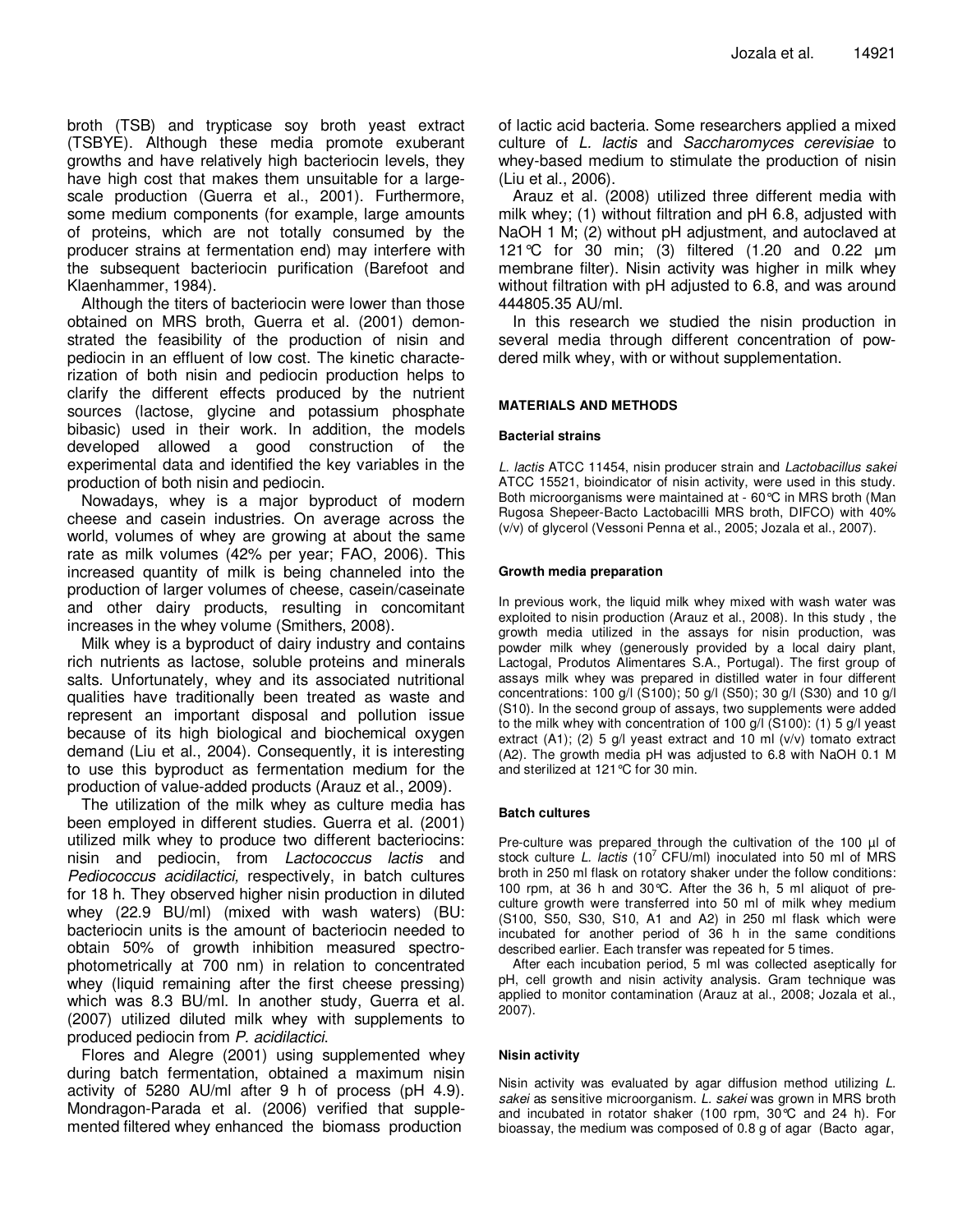

**Figure 1.** Standard curve of nisin. The relation between arbitrary units (AU/ml) and halo diameter (H, mm) was determined using concentrations of standard nisin (10 $1$  to 10<sup>5</sup> AU/ml). Based on calibration curves between AU/ml and IU/ml, 1.09 ± 0.17AU corresponded to 1.0 IU (40 IU = 1  $\mu$ g of pure nisin).

Difco) for each 100 ml of MRS broth. After autoclaving the agar medium, it was cooled around 40°C and inoculated with L. sakei  $(10^6 \text{ CFU/ml})$ . Each 20 ml was aseptically poured in sterile Petri dishes (100  $\times$  15 mm) and after solidified, 3 mm wells were cut out with a sterile pipe of 5 mm diameter. Samples from batch culture were centrifuged at 13201 $\times$  g for 10 min at 10°C and the supernatant collected was filtered through a 0.22 µm membrane filter; 50  $\mu$  of supernatant was transferred into the wells of the  $L$ . sakei inoculated agar. The plates, without inversion were incubated at 30°C for 24 h. Afterwards, the diameters of the growth inhibition zones were measured in four directions and the average diameters (±5 mm) of the halos were related to arbitrary units (AU/ml). The results were compared with a nisin standard curve.

For the standard curve (Figure 1), a nisin stock solution was prepared by adding 1 g of commercial nisin (Nisin®, Sigma, St. Louis, MO - standard at an activity of 10 $^6$  AU, containing 25000  $\mu$ g of nisin per gram) into 10 ml of 0.02 mol/l HCl. The relation between arbitrary units (AU/ml) and halo diameter (H, mm) was determined using concentrations of standard nisin (10<sup>1</sup> to 10<sup>5</sup> AU/ml). Based on<br>calibration curves between AU/ml and IU.ml<sup>-1</sup>, 1.09 ± 0.17AU corresponded to 1.0 IU (40 IU = 1  $\mu$ g of pure nisin). The activity of nisin expressed in AU/ml was converted to mg.<sup>[-1</sup>, through the relation: Nisin (mg/l) =  $(z \times 0.025)$ , where  $z = AU/ml$  and 0.025 is a conversion factor related to 2.5% of real nisin (Barefoot and Klaenhammer, 1984; Vessoni Penna et al., 2006; Jozala et al., 2007; Pongtharangkul and Demirci, 2004).

# **RESULTS AND DISCUSSION**

The influence of the milk whey in the behavior of L. lactis was analyzed taking 5 ml of the culture of each transfer process, as previously reported in our earlier works (Vessoni Penna et al., 2005, 2006; Jozala et al., 2005, 2007).

The pre culture of L. lactis in MRS broth showed the

activities of 3.27 and 3.37 logAU, that is equals to 46.53 and 58.17 mg/l, respectively, with a growth of approximately  $10^6$  CFU/ml; both used to initiate the culture with milk whey. The growth and nisin formation, in the pre culture, is due to the fact that, MRS broth contained complex nutrients, keeping ideal conditions for the start of the assays in the culture media of milk whey and supplements (Table 1), named as S100, S50, S30, S10, A1 and A2.

The medium S100 showed *L. lactis* growth in all transfers, and nisin activity was detected only in the 2nd and 5th transfer, corresponding to 2.56 and 3.33 logAU, which was equal to 9.12 and 53.93 mg/l, respectively. The same behavior was noted in the medium S50; the nisin activity was detected only in the 1st and 5th transfers, corresponding to 2.59 and 2.65 logAU which was equal to 9.83 and 11.23 mg/l, respectively. In both assays, S100 and S50, pH values were around 5.4.

For assays S30 and S10, culture medium were more diluted than that of S100 and S50 and some nutrients are necessary to microorganism development gotten in smaller concentration. For this reason, the culture medium proportioned to the L. lactis cells was not a favorable environment for the growth.

Although the media S100 was the best conditions for the development of L. lactis cells and the nisin release (Table 2), compared with the results giving by the media S10 and S30, it was impossible to detect linearity in the activities. This could be associated with the absence of nutrients in the culture media, as reported in the work of Jozala et al. (2007) who observed that the concentration equilibrium of the nutrients in a medium was essential for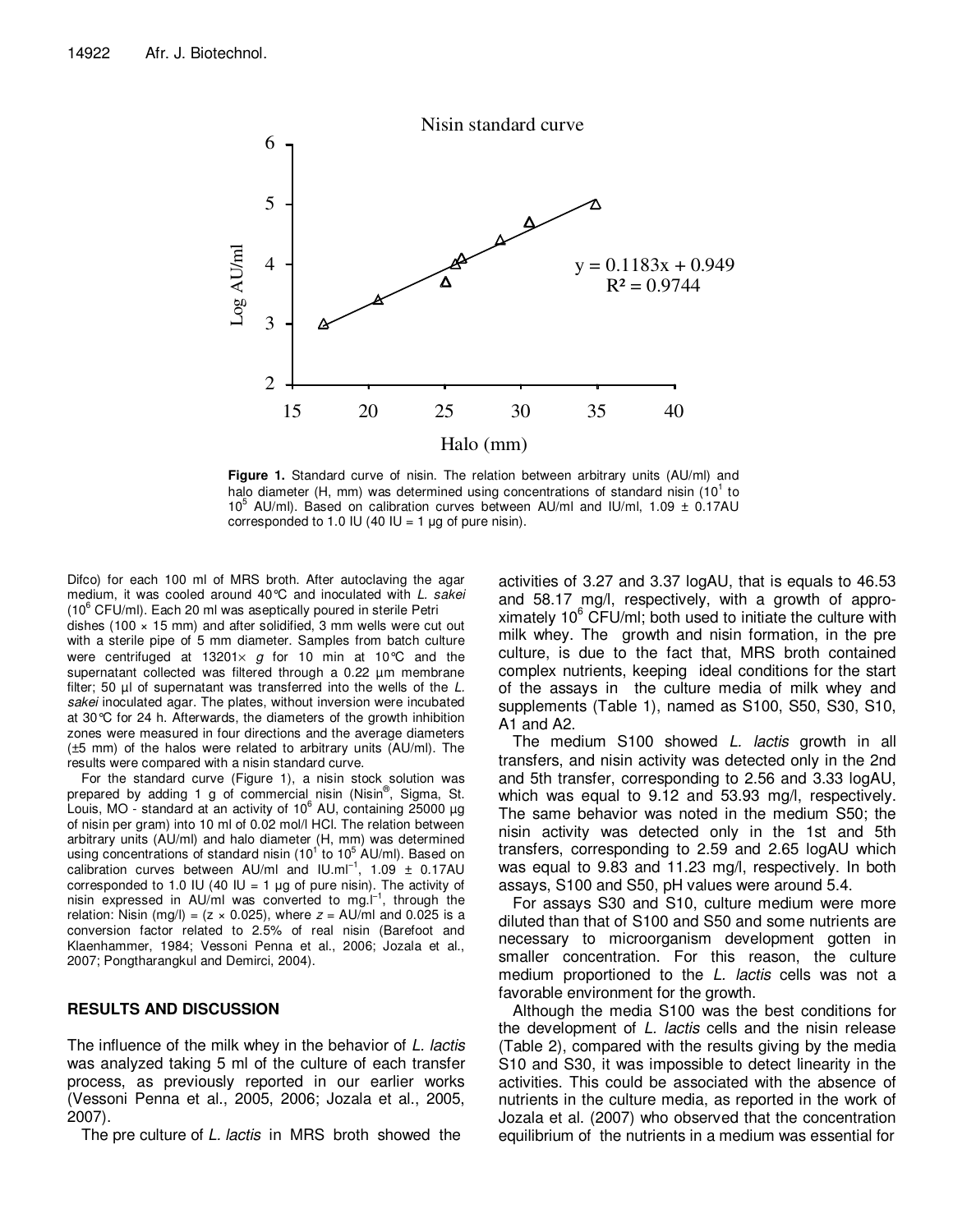**Table 1.** Culture media in different concentrations of milk whey and supplements (g/l).

| <b>Culture</b> | S10 | <b>S30</b>               | <b>S50</b>               | <b>S100</b> | Α1  | A2                       |
|----------------|-----|--------------------------|--------------------------|-------------|-----|--------------------------|
| Milk whey      | 10  | 30                       | 50                       | 100         | 100 | 100                      |
| Yeast extract  | -   | -                        | -                        | -           |     | $\overline{\phantom{0}}$ |
| Tomato extract | -   | $\overline{\phantom{a}}$ | $\overline{\phantom{a}}$ | -           | -   | 10                       |

- Not added.

|  | Table 2. Nisin activity and concentration in each transfer of the L. lactis cells in batch culture utilizing different concentrations of milk |  |  |  |  |  |  |
|--|-----------------------------------------------------------------------------------------------------------------------------------------------|--|--|--|--|--|--|
|  | whey under the conditions of 100 rpm at $30^{\circ}$ C for 36 h.                                                                              |  |  |  |  |  |  |

|                            | <b>Transfer</b>   | CFU/ml               | pH   | Halos (mm)               | <sup>a</sup> AU/ml | Log (AU)                 | $b$ mg/l       |
|----------------------------|-------------------|----------------------|------|--------------------------|--------------------|--------------------------|----------------|
|                            | Pre culture (MRS) | $2.5 \times 10^{6}$  | 4.89 | 19.62                    | 1861.02            | 3.27                     | 46.53          |
|                            | 1                 | $1.3 \times 10^{4}$  | 5.41 | $\overline{\phantom{a}}$ |                    | $\overline{\phantom{a}}$ |                |
| Milk whey (100 g/l) (S100) | $\overline{c}$    | $8.7 \times 10^{4}$  | 5    | 13.64                    | 364.77             | 2.56                     | 9.12           |
| initial pH: 6.6            | 3                 | $1.9 \times 10^{5}$  | 5.58 |                          |                    | $\overline{\phantom{a}}$ | $\blacksquare$ |
|                            | 4                 | $2.13 \times 10^{5}$ | 5.68 |                          |                    | $\overline{\phantom{a}}$ |                |
|                            | 5                 | $4.2 \times 10^{5}$  | 5.44 | 20.16                    | 2157.39            | 3.33                     | 53.93          |
|                            | Pre culture (MRS) | $2.5 \times 10^{6}$  | 4.89 | 19.62                    | 1861.02            | 3.27                     | 46.53          |
|                            | 1                 | $1.7 \times 10^{4}$  | 5.45 | 13.91                    | 393.15             | 2.59                     | 9.83           |
| Milk whey (50 g/l) (S50)   | 2                 | $3.2 \times 10^{4}$  | 5.33 |                          |                    |                          |                |
| initial pH: 6.6            | 3                 | $1.7 \times 10^{5}$  | 5.76 |                          |                    |                          |                |
|                            | 4                 | $1.8 \times 10^{5}$  | 5.59 |                          |                    |                          |                |
|                            | 5                 | $2.2 \times 10^{5}$  | 5.68 | 14.40                    | 449.28             | 2.65                     | 11.23          |
|                            | Pre culture (MRS) | $2.5 \times 10^{6}$  | 4.82 | 19.62                    | 1861.02            | 3.27                     | 46.53          |
|                            | 1                 |                      | 4.33 |                          |                    |                          |                |
| Milk whey (30 g/l) (S30)   | $\overline{c}$    |                      | 5.2  |                          |                    |                          |                |
| initial pH: 6.6            | 3                 |                      | 5.26 |                          |                    |                          |                |
|                            | 4                 |                      | 5.39 |                          |                    |                          |                |
|                            | 5                 |                      | 5.5  |                          |                    |                          |                |
|                            | Pre culture (MRS) | $2.5 \times 10^{6}$  | 4.82 | 19.62                    | 1861.02            | 3.27                     | 46.53          |
|                            | 1                 |                      | 4.1  |                          |                    |                          |                |
| Milk whey (10 g/l) (S10)   | 2                 |                      | 5.33 |                          |                    |                          |                |
| initial pH: 6.6            | 3                 |                      | 5.76 |                          |                    |                          |                |
|                            | 4                 |                      | 5.59 |                          |                    |                          |                |
|                            | 5                 |                      | 5.68 |                          |                    |                          |                |

<sup>a</sup>Arbitrary units per milliliter: AU/ml =10<sup>(0.1183 x H+ 0949)</sup>; H = diameter of the halo (mm); <sup>b</sup>Nisin concentration: mg/ml = (x) \*0.025, in which x= activity (AU/ml) and is a conversion value related with 2.5% of pure nisin.

the higher nisin productivity by L. lactis cells.

Besides, the lactic bacteria are fastidious and require culture media with high nutritional value, which increase the growth and the bacteriocin production. Many studies describe the MRS and M17 broth as great culture media used for cellular growth and bacteriocin production by the L. lactis (Biswas et al., 1991; Toba et al., 1991; Brink et al., 1994; Reid et al., 1998; Cheigh et al., 2002)

Guerra and Pastrana (2002) observed that nutrient sources were not adequate to increase bacteriocin production on diluted whey. Further studies based on the search for other sources (like yeast extract or peptones)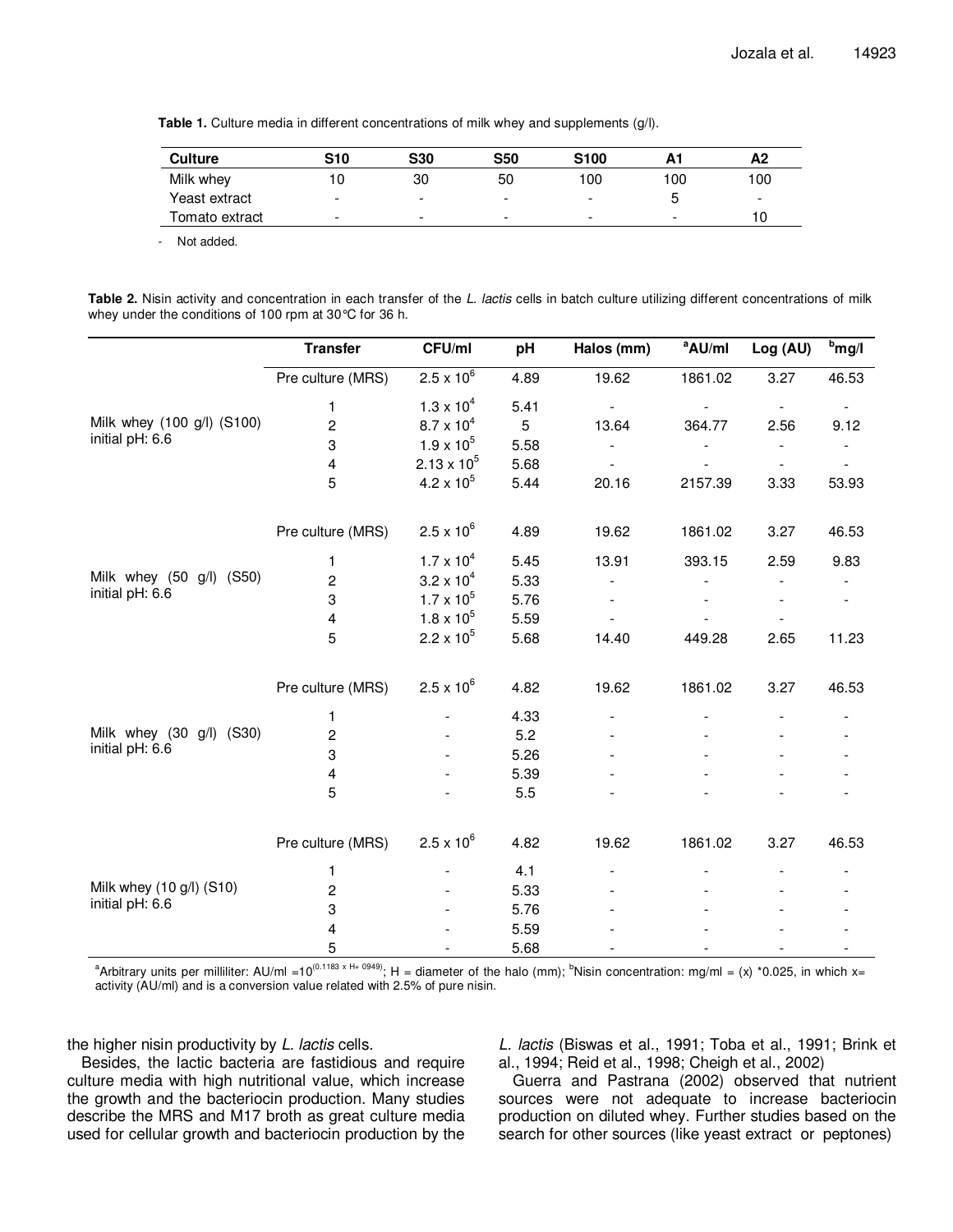| Transfer                                                                                           | CFU/ml              | рH   | Halos (mm) | <sup>a</sup> AU/ml | Log (AU) | <sup>b</sup> mg/l        |
|----------------------------------------------------------------------------------------------------|---------------------|------|------------|--------------------|----------|--------------------------|
| Milk whey (100 g/l) with yeast extract 5 (g/l) (A1) initial pH: 6.3                                |                     |      |            |                    |          |                          |
| Pre culture (MRS)                                                                                  | $2.5 \times 10^{6}$ | 4.96 | 20.44      | 2326.78            | 3.37     | 58.17                    |
|                                                                                                    | $1.7 \times 10^{4}$ | 4.55 | 16.09      | 711.46             | 2.85     | 17.79                    |
| 2                                                                                                  | $3.2 \times 10^{4}$ | 5.15 |            |                    |          |                          |
| 3                                                                                                  | $1.7 \times 10^{5}$ | 5.04 | 16.57      | 810.84             | 2.91     | 20.27                    |
| 4                                                                                                  | $1.8 \times 10^{5}$ | 4.96 | 16.59      | 815.27             | 2.91     | 20.38                    |
| 5                                                                                                  | $2.2 \times 10^{5}$ | 4.65 | 17.91      | 1167.24            | 3.07     | 29.18                    |
| Milk whey (100 g/l) with yeast extract (5 g/l) and 10 ml tomato extract (v/v) (A2) initial pH: 6.1 |                     |      |            |                    |          |                          |
| Pre culture (MRS)                                                                                  | $2.5 \times 10^6$   | 4.96 | 20.44      | 2326.78            | 3.37     | 58.17                    |
|                                                                                                    | $1.2 \times 10^{3}$ | 4.53 | 15.04      | 534.49             | 2.73     | 13.36                    |
| 2                                                                                                  | $1.5 \times 10^{4}$ | 5.16 | 17.73      | 1113.67            | 3.05     | 27.84                    |
| 3                                                                                                  | $1.6 \times 10^{4}$ | 4.98 | 16.55      | 806.43             | 2.91     | 20.16                    |
| 4                                                                                                  | $1.8 \times 10^{4}$ | 4.89 |            |                    |          | $\overline{\phantom{a}}$ |
| 5                                                                                                  | $2.0 \times 10^{4}$ | 4.54 | 17.31      | 993.27             | 3.00     | 24.83                    |

Table 3. Nisin activity and concentration in each transfer of the L. lactis cells in batch culture utilizing different concentrations of milk whey supplemented under the conditions of 100 rpm at 30°C for 36 h.

<sup>a</sup>Arbitrary units per milliliter: AU/ml =10<sup>(0.1183 x H+ 0949)</sup>, in which H = diameter of the halo (mm). <sup>b</sup>Nisin concentration: mg/ml = (x) \* 0.025, in which x= activity (AU/ml) and is a conversion value related with 2.5% of pure nisin.

are needed to optimize the unbuffered whey composition.

In additional, the same authors utilized yeast extract, lactose and glucose for supplements into the milk whey for bacteriocin production. They observed that the use of feeding substrates containing glucose instead of lactose could be an appropriate alternative for increasing fedbatch production of pediocin (Guerra et al., 2007).

Jozala et al. (2007) showed that nutritional components of skimmed milk diluted with 2.27 g total solids (maximum of nisin 501.93 mg/l), influenced the nisin expression by the cells during the cultivation, suggesting that milk whey could increase nisin production and reduced the cost of production of this biomolecule.

According to the research, the maximum nisin values obtained in that study in milk whey not filtered (11120.13 mg/l) was 22 fold higher than the milk whey diluted. Since the culture media is of low cost, the higher nutritional content of milk and milk whey gave an excellent growth condition for the L. lactis and nisin expression.

Observing the results obtained in milk whey, we choose to use nutritional supplements. By the analysis of the bibliography, we tried to put in this study culture media that promote the growth and nisin excretion by the microorganism. Based on the ATCC site: (http://www. lgcstandardsatcc.org/LGCAdvancedCatalogueSearch/Pr oductDescription/tabid/1068/Default.aspx) the ideal culture media for the development of L. lactis cells contain yeast extract, tomato juice and milk. Because of this information, two culture media containing, separately, yeast extract and tomato extract utilization was elaborated as base culture media; S100 in this study (Table 1).

The supplementations of the media gave a better adaptation for the nisin producing cells. We observed in the transfers, a higher linearity between the results. In the A1 medium containing yeast extract, the nisin activity observed in the 1st transfer was 2.85 logAU, corresponding to 17.79 mg/l, pH 4.55 and cellular growth of approximately  $10^4$  log CFU/ml. Higher activity was observed in the 5th transfer as 3.07 logAU corresponding to 29.18 mg/l, pH 4.65 and cellular growth of approximately 10<sup>5</sup> log CFU/ml. In the 2nd transfer, nisin activity was not detected and could be related to the pH value of 5.15 (Table 3).

In the A2 medium, containing the tomato extract, the nisin activity was observed during the first three transfers, giving the values 2.73, 3.05 and 2.91 logAU, respectively for the first, second and third transfers. In the 5th transfer, the nisin activity was 3 logAU, at pH 4.54 with cellular growth of 10<sup>4</sup> CFU/ml.

The cellular growths were stable during all the process. However, nisin activity was not detected in the 4th transfer which can be attributed to the increase of the pH. This phenomena occurred in the assay with A1 medium; the 2nd transfer did not show nisin activity and the pH value was similar to the pH of the 4th transfer of the A2 medium assay, around 5.15 (Table 3). Comparing the assay A1 and A2, both media showed the same results.

Nisin production is affected by several cultural factors such as producer strain, nutrient composition of media, pH, temperature, agitation and aeration, and also by other factors, such as substrate and product inhibition, adsorption of nisin onto the producer cells and enzymatic degradation (Chandrapati and O´Sullivan, 1998).